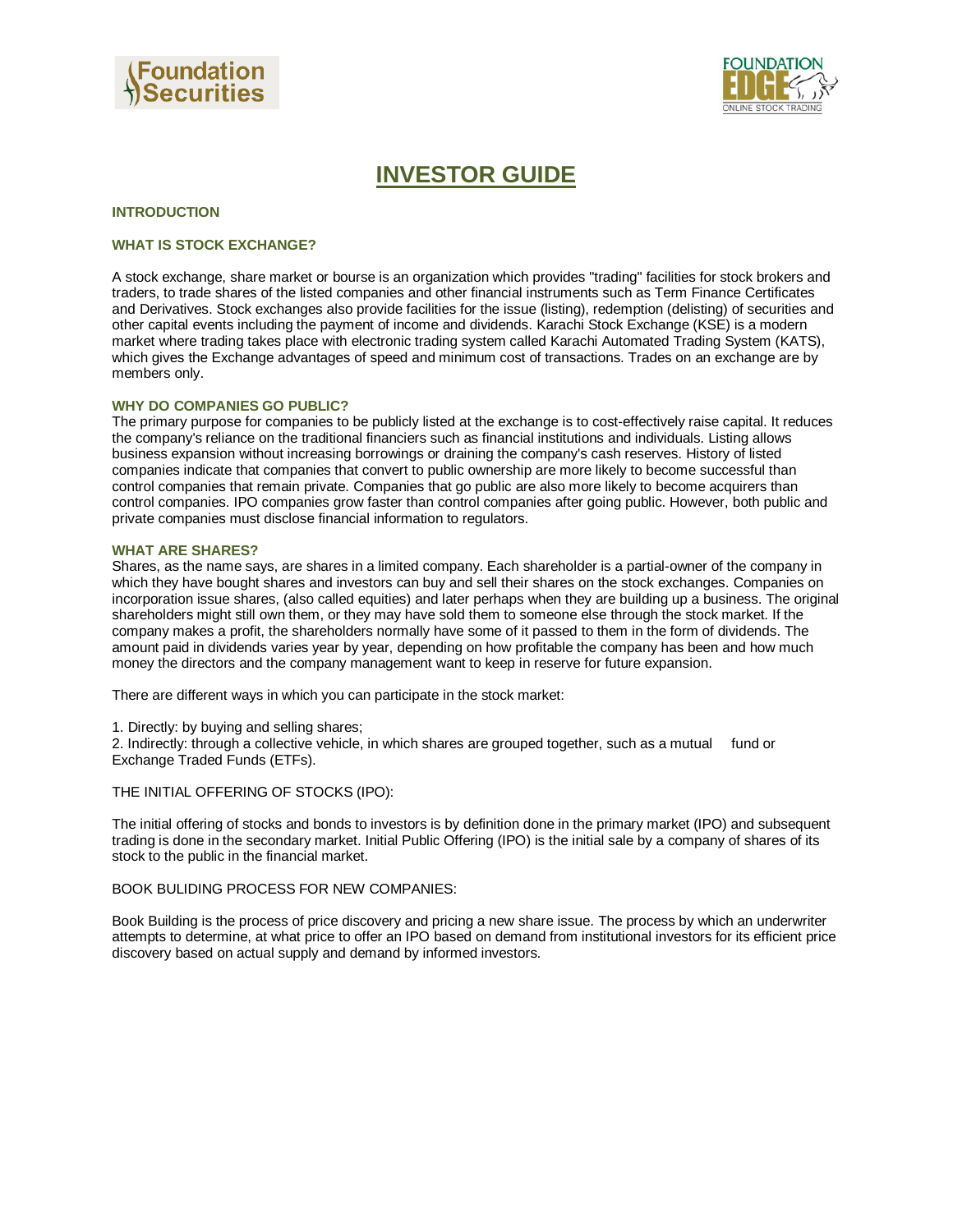



# **REGULATING THE STOCK MARKET**

## **HOW DOES KSE REGULATE TRADING ACTIVITIES?**

The regulatory authority for the securities market and corporate sector in Pakistan is the Securities and Exchange Commission of Pakistan (SECP). The SECP administers the compliance of the corporate laws in the country and is run by commissioners under a chairman.

The Securities and Exchange Commission of Pakistan, is an autonomous regulatory authority, and at the same time provides an accountability mechanism through establishment of a Securities and Exchange Policy Board. All policy decisions are made by the board on the recommendations of the commission and the board is directly answerable to the Parliament.

## THE REGULATORY INFRASTRUCTURE OF KARACHI STOCK EXCHANGE

Members of the stock exchanges and trading at the Exchange are also subject to the discipline of self-regulation under various Rules and Regulations of the Stock Exchanges.

KSE is regulated by the provisions of the following regulations:

- General Regulations of Karachi Stock Exchange
- Listing Regulations of Karachi Stock Exchange
- Regulations Governing Over the Counter Market
- Regulations Governing Future Contracts
- Regulations Governing Cash-Settled Future Contracts
- Regulations Governing Provisionally Listed Companies
- Regulations Governing Short Selling, 2002
- **•** Regulations Governing Proprietary Trading
- Regulations Governing Margin Trading, 2004
- Regulations Governing Karachi Automated Trading System (KATS)
- Regulations Governing System Audit, 2004
- Regulations Governing Investors Protection Fund
- Regulations Governing Continuous Funding System 2006
- Regulations Governing Recovery of losses
- Regulations Governing Risk Management
- Regulations Governing Branch Offices
- Regulations Governing Stock Index Future Contracts

Trading activities are being monitored through the surveillance terminal to ascertain that, there are no illegal postings and dealings made in any of the issues listed in the Exchange. Through the Compliance and Surveillance Group, compliance of members to set rules and regulations are monitored.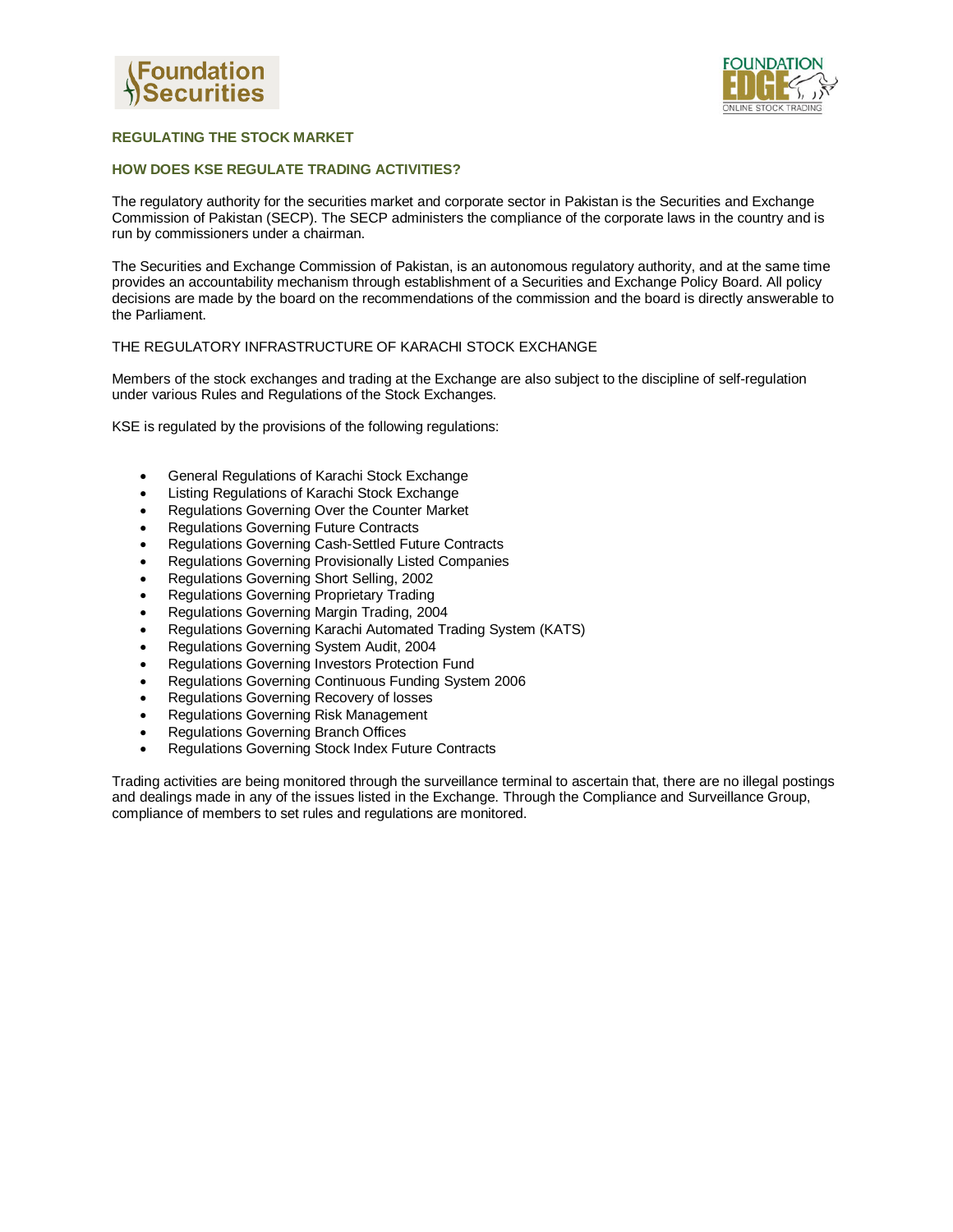



# **MARKET AND IT'S WORKING**

## **WHAT ARE THE MEASURES OF MARKET PERFORMANCE?**

There are four indicators of market performance:

- Market Capitalization
- Value Turnover
- Traded Volume
- Composite Index

#### **WHAT INFLUENCES MARKET MOVEMENTS?**

General investors' sentiment indicates the direction of the market movement. However, the over-all market sentiment is influenced by a number of factors - economic, political, fiscal, etc.

## **HOW DO OTHER ECONOMIC INDICATORS AFFECT THE MARKET?**

Interest rates, foreign exchange, inflation, growth rates - these are some other economic indicators, which affect the performance of the Stock Market. Favorable growth and inflation rates, as well as stabilized interest rates and foreign exchange, are good news for the stock market. They usually give a boost to the market performance as these indicate sound economic status. Soaring interest rates, on the other hand, usually push investors from the stock market to some interest-bearing investments, as they offer better returns than stock investing.

#### **WHAT ARE STOCK MARKET INDICES? HOW DO THEY WORK?**

#### **KSE INDEX:**

The Karachi Stock Exchange KSE-100 Index is the bench mark for our market, it comprises of the top companies from each of the 34 sectors on the KSE, in terms of market capitalization. The rest of the companies are picked on market capitalization ranking, without any consideration for the sector to make a sample of 100 common stocks with base value of 1,000 in late 1991. There are two other indices; KSE-30 Index, which is based on free float capitalization of top 30 companies and KSE all shares Index which is based on full market capitalization of all listed companies at the Exchange.

An index, a composite figure, becomes a benchmark index when you choose it as the standard against which to measure your own portfolio's performance over time. Many investors like to keep track of how companies are performing in general. When a company's share price moves up or down, it shows, whether it is perceived to be lucrative by the investors.

Movements in share prices are measured by various indices. These provide a benchmark against which you can compare the performance of your shareholdings.

The most quoted index is the KSE-100. It comprises of the 100 largest companies on the Stock Exchange and is updated minute by minute during trading hours. The index reflecting all the companies on the Stock Exchange is the KSE-All Share Index and the KSE-30 Index comprises of top 30 companies.

Various investment companies have made their own indices to keep track of the performance of their portfolios. There are three major types of indices calculated to help private investors track the performance of their investment portfolios:

- 1. The Income Portfolio represents the performance of a portfolio designed to provide a regular flow of income.
- 2. The Growth Portfolio is for the investor seeking capital growth in his or her portfolio.
- 3. The Balanced Portfolio represents a balanced portfolio providing both capital and income.

The indices are made up of three broad types of asset: Pakistani equities, foreign equities, bonds and PIBs.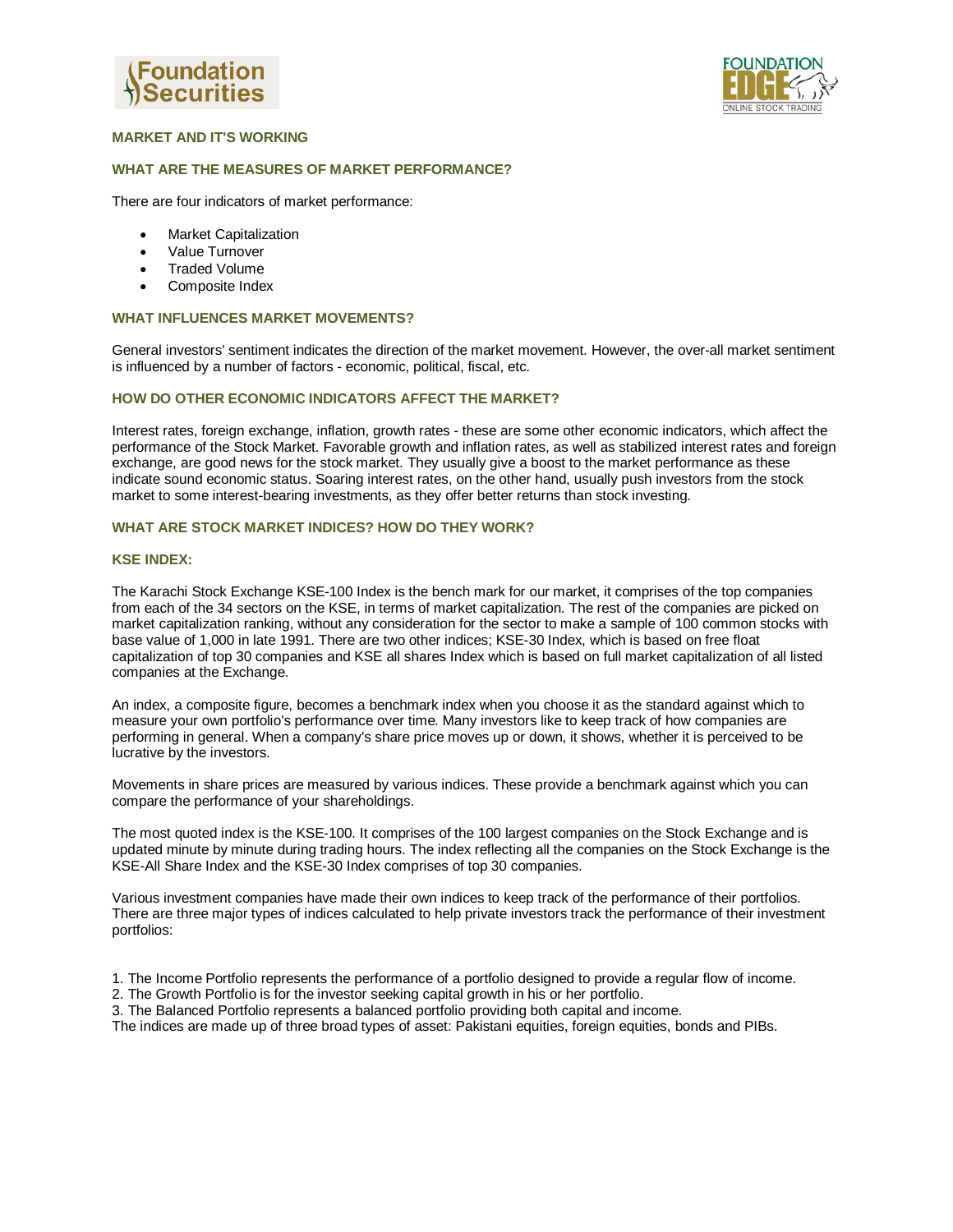



## **GENERAL INFORMATION**

The KSE website http://www.kse.com.pk includes a wide range of information about investing, including information on various market data and Rules & Regulations of the Exchange.

#### **WHY SHOULD I INVEST IN SHARES?**

Almost everyone worldwide has an interest in shares, whether they realize it or not. Millions of people around the world own shares directly. However, many millions more have an indirect stake in the stock market through pension schemes, life insurance policies, NIT units, and other mutual funds. All of these, invest in shares traded on the stock market.

Today, increasing number of people own shares around the world, while many more invest in pension schemes, have an insurance policy, National Saving Schemes (NSS) or another form of collective savings invested in shares traded in stock markets.

However, investing in shares is different from saving in a bank or National Saving Scheme. There is more risk - but there is the opportunity for better reward over the longer term. With deposit accounts, you earn interest on your capital. When you take your cash back, you get back exactly the same amount that you first deposited (plus the interest it has earned). With shares, you may receive dividends but when you sell those shares, you might get back more than you bought them for, which is your reward for taking a risk.

Nevertheless, because shares can go up as well as down in value, it is important to understand that taking a risk means you might get back lesser than you had invested initially. You can minimize your risk by investing in different shares or a collective fund. There is, however, the possibility of greater rewards. Funds invested in equities in the long term (five or more years) have outperformed regular saving accounts.

You should remember that saving through the stock market should be seen as a long-term investment. Historically, money invested in shares over the long term (ten or more years) has almost always outperformed regular saving accounts.

Before investing in stocks and shares, you should understand your own financial position and what you hope to achieve with your investments. Your regular financial obligations should be protected and preparation should be made for unexpected expenses.

Having done this, you are ready to consider investing the surplus in stocks and shares. The three main rationales for owning shares are summarized below:

a. Ownership in a Company - when an individual invests in the stock market, he automatically becomes a shareholder of that company. As a stockholder, he is entitled to the following benefits: 1) voting rights; 2) dividends to be declared by the corporation and 3) share of the remaining assets of the company if it is to be liquidated.

b. Liquidity of Funds - a stock market investor has easier access to funds. Compared to banks, which have a high minimum balance requirement for deposits and credit, as an individual, you can start an investment with very low capital, and can expect high yields for your initial investment. You can always cash in or out your funds anytime, during trading hours, through your broker.

c. Make Money - investors in the stock market make money through dividends and capital appreciation. When a listed company declares dividends, it increases the shareholders' investing power. An investor who buys into the company at a low market price and sells it at a higher price will gain capital appreciation.

# **WHAT ARE THE RISKS OF INVESTING IN STOCKS?**

While it is true, that stock investment is the most volatile of all securities, investors might well recall the fact that uncertainty is a permanent feature of any investing perspective. This means that risk is always a part of any investment. A better attitude would be to limit and manage your risk. A maximum level of gain or loss should be set, and calculated decisions should be made when this level is reached.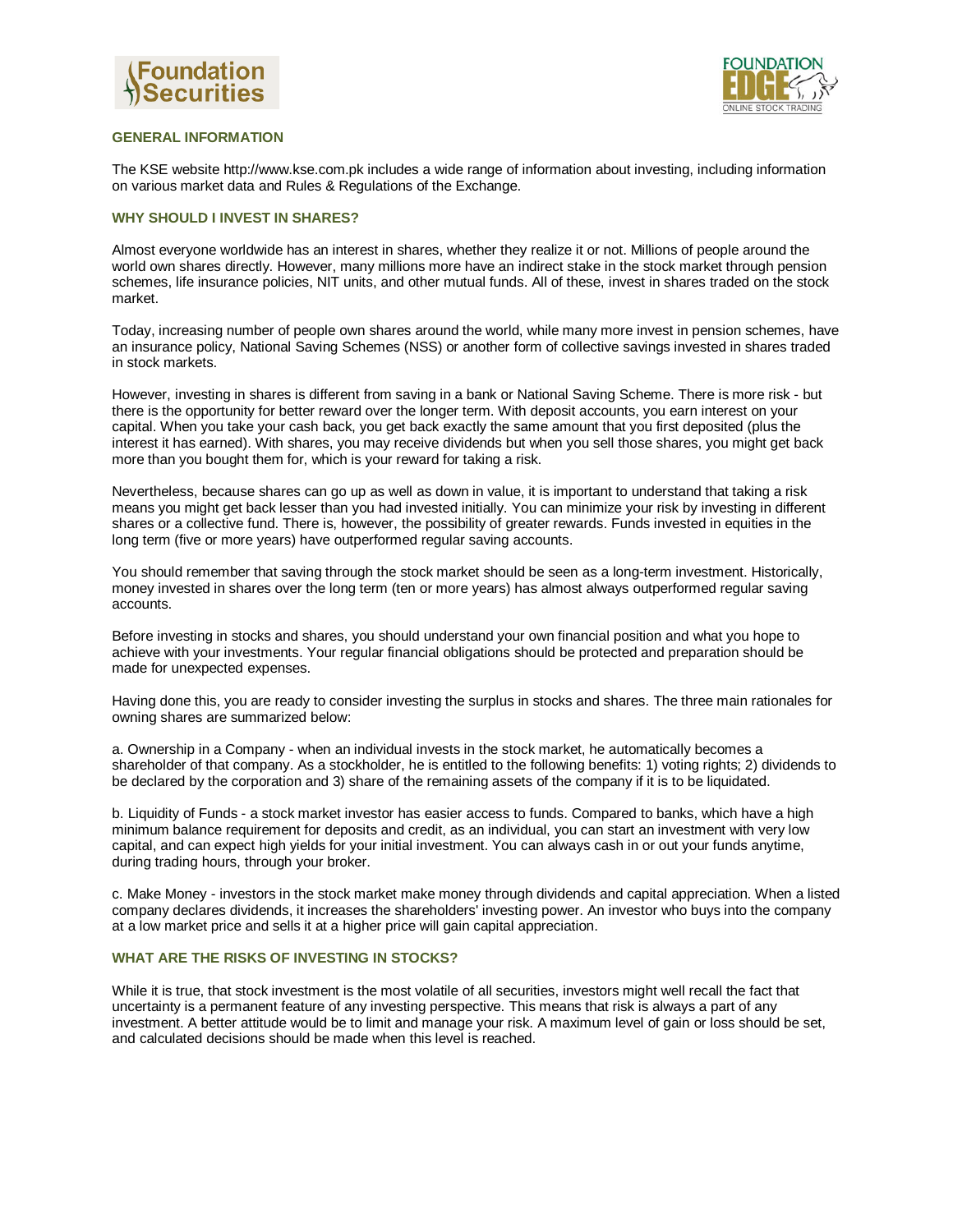



## **WHAT IS THE MINIMUM AMOUNT OF INITIAL INVESTMENT?**

Some brokers may require a minimum initial investment to open an account depending on their requirement or may charge or waive other fees depending on the amount you initially invest.

If you are just getting started with a small investment, look for an investment firm that would not penalize you based on the size of your investment.

The minimum amount of money needed to invest in the stock market depends on the minimum number of shares to be traded for the stock. The minimum shares will be determined by the prevailing market price of a particular stock, as each stock, the minimum number of shares to be traded is fixed, called the market-lot, which depends on the price range of the stock.

The market lot is calculated biannually by NCCPL, keeping the lot size to 500-shares for scrip which are priced less than Rs. 50 and lot size of 100-shares for scrip priced above Rs. 50

## **HOW CAN I BUY AND SELL SHARES?**

You can buy shares when a company first comes to market - that is at flotation or privatization; or you can buy them through the stock market once they are in circulation and being traded.

Companies which are about to issue shares often advertise in a daily newspaper. If you decide to buy these shares, you can seek more information from the company's website or you can fill up the application form at the affiliated bank or ask the company for a prospectus. Fill out the application form and submit it with your pay order, at the bank. There is nothing more to pay. Alternatively, you can go to a stockbroker who will buy them for you.

Most share dealings take place in what is called the secondary market. This is where existing shareholders sell and new investors buy.

Today, buying shares is easy. You can buy and sell shares by making contact with a stockbroker, bank or investment adviser, either in person or over the internet or telephone.

#### **HOW CAN I DECIDE WHICH SHARES TO BUY?**

1) A stockbroker carries out buying and selling on his propriety accounts and on behalf of his clients as individuals cannot deal for themselves in the market. A list of stockbrokers is available from the Stock

Exchange on KSE website www.kse.com.pk. Stockbrokers offer a variety of services but if you know exactly what you want, simply call the broker for an 'execution only' service and ask them to buy the shares of your choice. KSE offers three market segments

a) Cash market based on two day clearing and settlement

b) Continuous Funding system (CFS) MKII where cash market's net purchases can be carried over for another 22 working days

c) Deliverable Future Contracts allow investors to purchase or sale on a forward contract basis clearing and settlement of these contract takes place on last Friday of the months and new contract starts on the following Monday Cash settled Future Contract where contract is for 90 days, but investor has a choice to enter into any of the three contracts that are always open for end of the month expiry based of cash settlement with under line cash market price of the scrip.

2) After having instructed your broker to buy shares, the broker will draw up contract notes, which typically are sent to your address or mobile phone number within next 24 hours. This will show details of the transaction carried out on your behalf.

3) You must send payment for your shares immediately upon receiving your contract note. In June 2007 the Stock Exchange adopted a two-day settlement system called T+2 system, under which transactions are due for settlement 2 working days after dealing.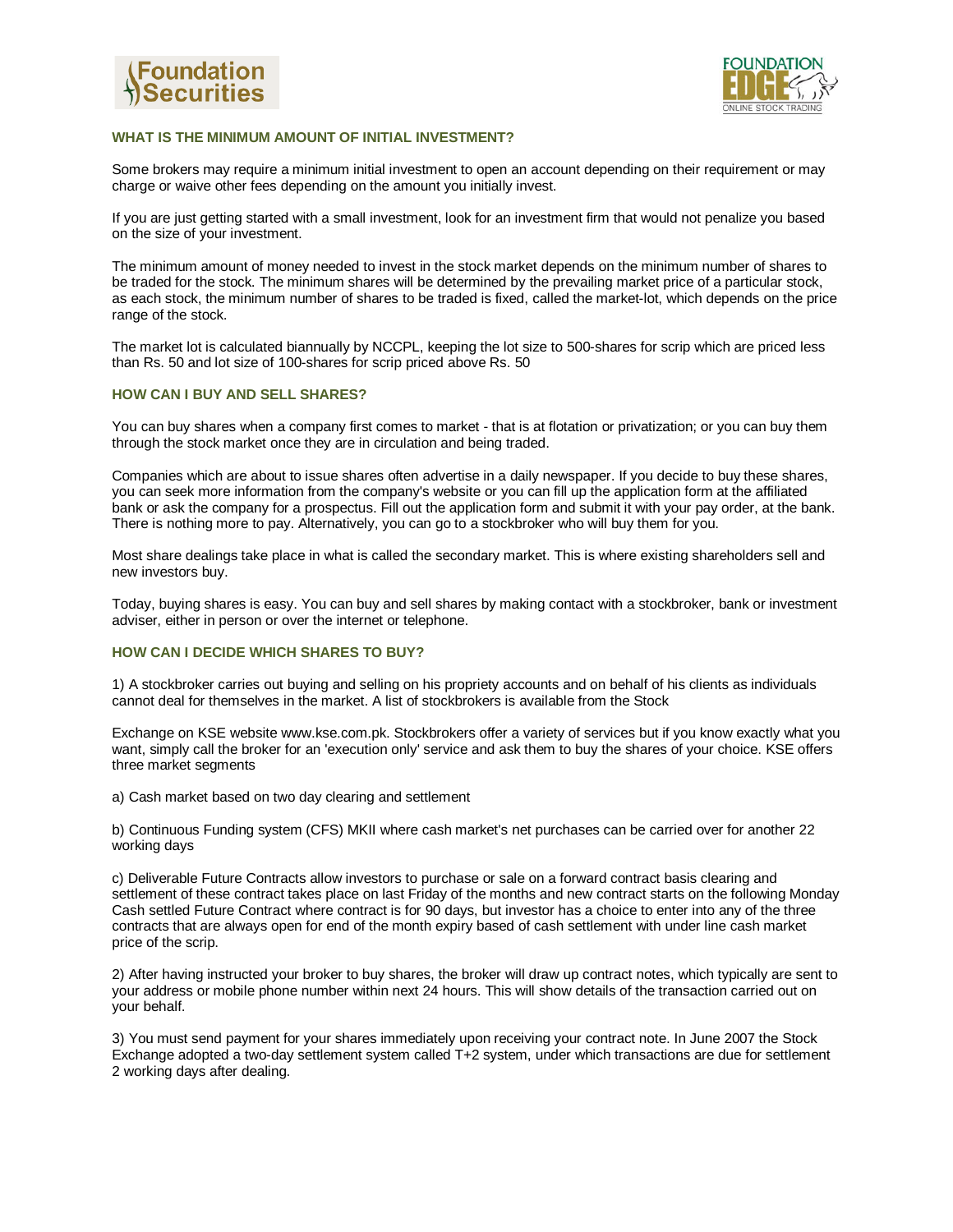



4) Upon receipt of payment, the purchased shares are transferred in your name in your Central Depository Company (CDC) account electronically. You are now the proud owner of a portfolio.

5) At this stage you can sell your shares if you wish. You are now entitled to attend the company's Annual

General Meeting (AGM). Talk to the other shareholders, especially representatives from the institutional investors. Just one sizeable disinvestment could make all the difference to the outcome of your overall operation.

A stockbroker or financial adviser can help you choose which shares to buy, and advice on the best time to sell.

You will need to decide:

•Will I need the money soon?

•On the other hand, can I leave my money to grow over a number of years?

•Alternatively, Do I want a combination of both?

•How much money can I afford to invest?

•Will I spread this over a small number of shares, or a larger number?

•Do I want to invest directly in shares?

•Do I want shares in blue chip companies, medium-sized companies or new, small companies (which can be less secure)?

•On the other hand, do I want the relatively safe government backed investment schemes available through National Saving System (NSS), or Pakistan Investment Bonds (PIBs)?

•Am I interested in indirect ways of investing, through closed end Mutual Funds or through Term Finance Certificates available at the Stock Exchange?

## **HOW CAN I FIND A STOCKBROKER?**

Stockbrokers today have a range of services tailored for the needs of the growing numbers of small shareholders. Some operate from the Stock Exchange Building, some from Queens Road and other similar locations around the city, and some only by telephone. Most large banks offer share-dealing services as well.

Before choosing a stockbroker, contact several of them and ask how much they will charge. They expect you to compare their fees with those of other brokers.

An individual investor should choose a retail broker, preferably one that meets his requirements in terms of services needed. When he lacks the time to analyze individual companies and stocks, then a full service broker is recommended. In choosing a broker, the investor should see to it that the broker is a member of good standing at the Karachi Stock Exchange. It is important that the investor should trust his broker and that he is satisfied by the services it is giving him, such as market reports, quality of advice regarding stock selection and timing of purchases and sales, quality of trade executions, on-time delivery of important documents and other services.

There are three levels of service you can take:

## **DEALING OR EXECUTION ONLY:**

You simply call the broker and instruct them to buy or sell the shares you want. They carry out your instructions, but will not give you any advice on your decision. You can always take advice from any other properly qualified financial adviser.

## **ADVISORY:**

With this service you will get the benefit of the broker's expert advice. They will discuss with you their views on various companies and recommend whether you should buy, sell or keep hold of your shares. Make sure you feel comfortable with and understand what your broker is saying to you.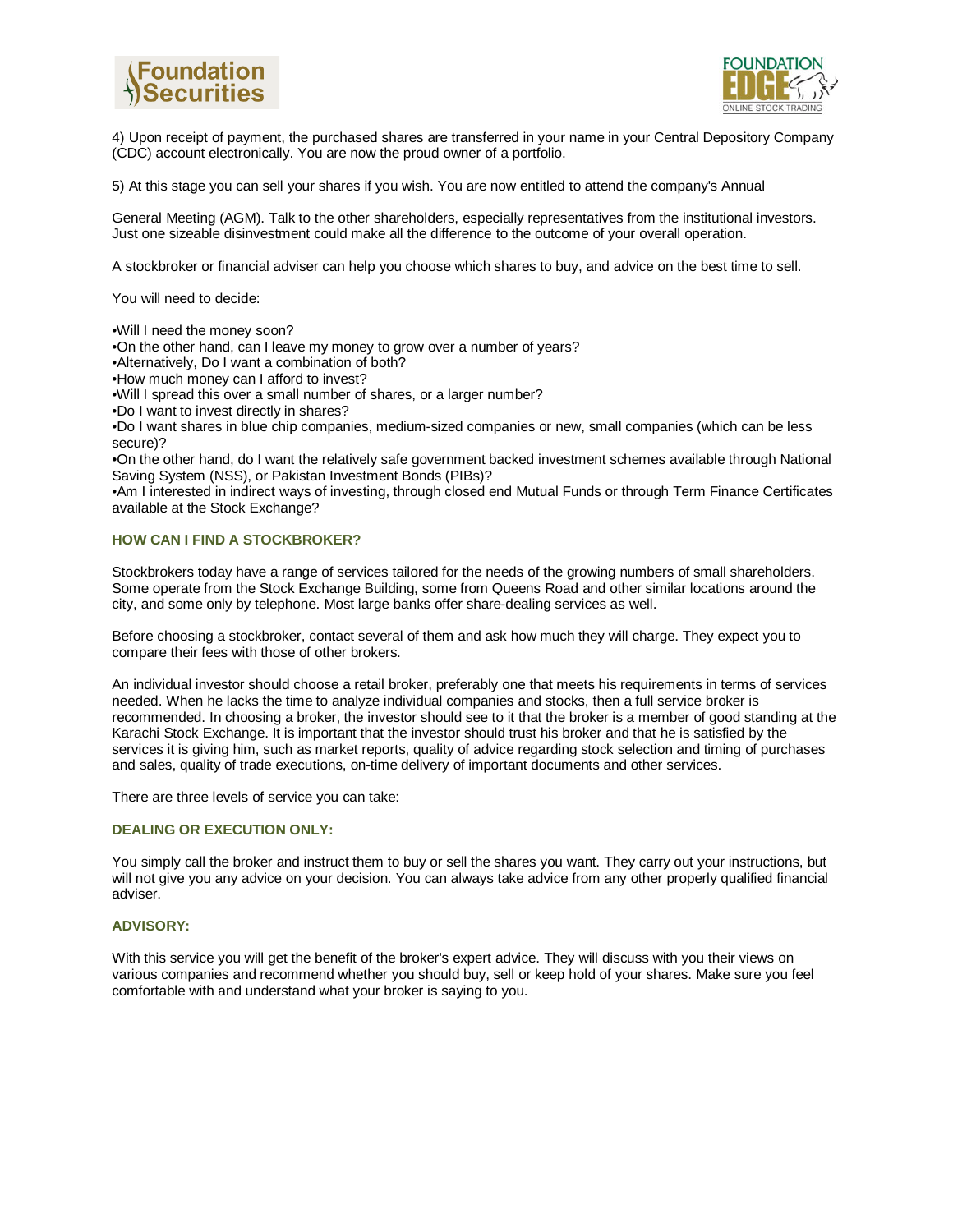



## **DISCRETIONARY:**

The broker will take all the buying and selling decisions, contact you regularly to keep you informed, and tell you how much your portfolio is worth.

You can get a list of stockbrokers from:

- 1. The Member's Info section of the Karachi Stock Exchange (www.kse.com.pk)
- 2. By telephoning the Karachi Stock Exchange on (+21) 111-00-11-22
- 3. By checking with the local branch of your bank or Investment Company.

#### **A. WHEN YOU BUY**

Once you instruct your broker to buy shares, he/she buys the shares for you at the best price available at the time. By the end of day's trading, you will receive a confirmation-note. This shows the details of the transaction. Your broker will indicate when he/she needs to have your money to pay for the shares.

#### **B. WHEN YOU SELL**

Immediately you give your broker an order to sell, he/she again negotiates the best possible price. By the end of day's trading, you receive a contract note confirming the deal. If you hold the share certificate, you must send this to your broker in accordance with his/her instructions. If your shares are held in Central Depository Company (CDC), you will not have a share certificate to worry about.

## **HOW DO I SAFE KEEP THE ACQUIRED SHARES?**

Once you have bought your shares, there are two ways to hold them: as a certificate or electronically (via CDC account). Your stockbroker can advise which option depending on individual company's shares.

Traditionally shares have been held in paper form, known as certificates. A share certificate is a piece of paper that is evidence that you are the owner of the shares. Your name will appear on the company's share register and this entitles you to receive directly all the benefit of share ownership including dividends, the right to vote at a company's annual meeting and to receive company reports twice a year.

If you decide to sell your shares you will normally need to deliver the certificate to the broker in time for the transaction to be completed.

Today you can choose to hold your shares as an electronic record, receiving a statement from time to time. This is similar to your bank statement, which shows your cash balance as held by the bank.

If you choose to hold your shares electronically they are placed in a nominee account with the Central Depository Company (CDC). These accounts are often run by stockbrokers who administer the shareholding on your behalf. You do not have a certificate to keep safe or deliver to your broker in time for the transaction to be completed. You remain the real owner of the shares and you shall receive the dividends, even though the shares are registered in the name of the nominee.

Your company also provides you with copies of the company reports and with the right to vote at general meetings.

When you have bought or sold the shares, your transaction is completed (or settled) electronically through a service known as National Clearing & Settlement System (NCSS). This system links banks, stockbrokers and Central Depository Company (CDC).

## **HOW MUCH DOES IT COST TO BUY SHARES?**

Costs of trading in stocks vary according to the level of service you get from your broker. You should select the service that meets your needs. Execution-only will generally be the cheapest service. You will pay more for research base advice. The most important figure to ask your broker is about the minimum commission you will be charged. You should also ask whether there are any other charges for their services. Ask if there are any ongoing costs, other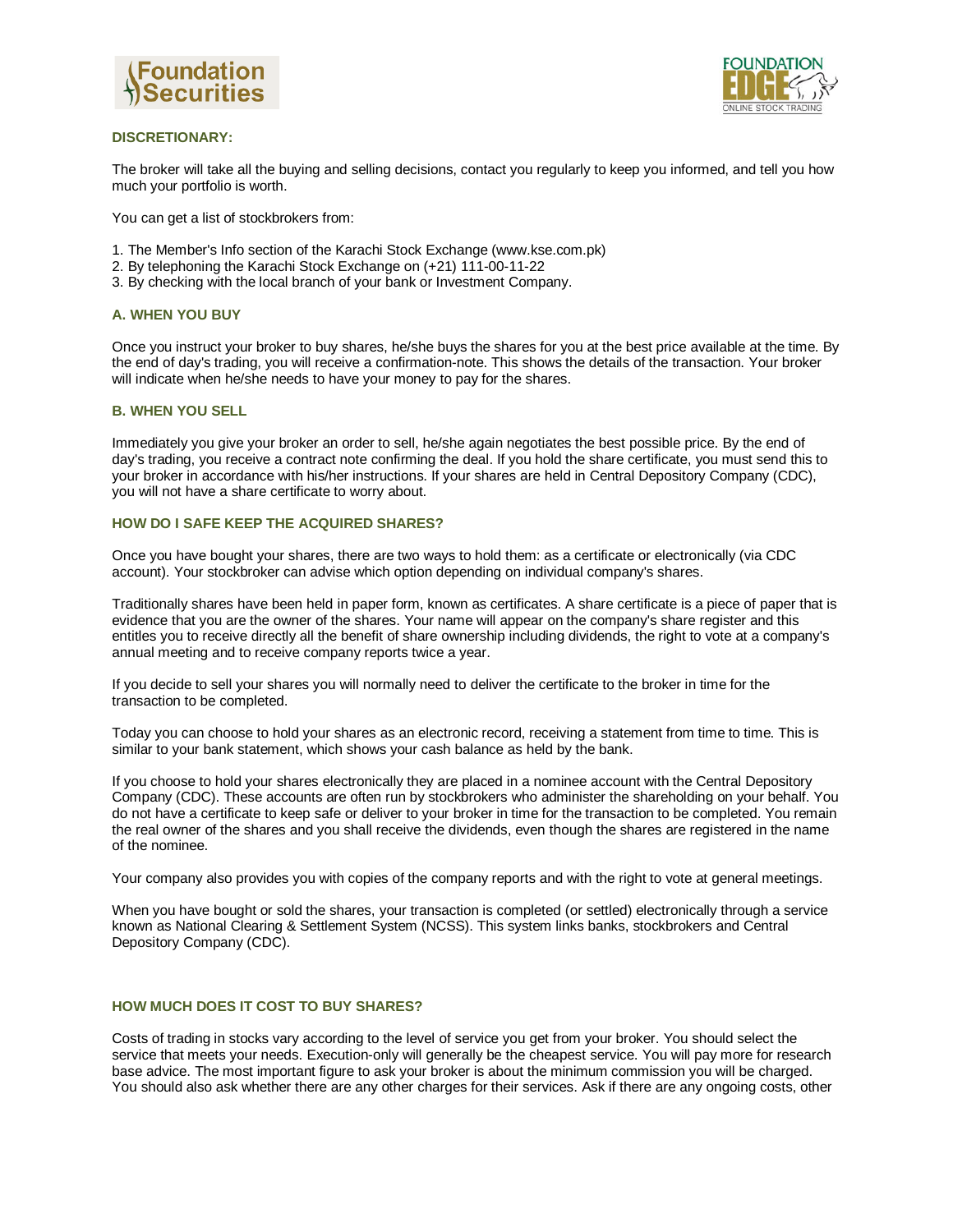



than dealing commission, each time you buy or sell.

You should note that you will pay a tax, known as CVT, when you buy shares but not when you sell. This is currently 0.002% percent of the price of the shares.

The way you choose to hold your shares will also vary in cost. If you decide to hold a certificate, there may be an additional charge as it will be necessary to transfer it to you or the new owner.

## **HOW CAN I KEEP TRACK OF MY SHARES?**

Once you have bought shares, you can put them away for a long term or short term, you can keep an eye on how the price is moving. Details of share prices are published in most national newspapers every day. The daily price is also available on our website www.kse.com.pk.

The newspapers' financial pages will comment on companies that are in the news - perhaps because they have published their profit figures, or they are subject to a takeover bid, or they have opened a new factory.

Every piece of information about your company helps you build a clear picture of how it is doing and is expected to do. In addition, there are several specialist magazines to assist private investors. As a shareholder, and therefore part owner, of a business, you can contact the company if you want further information. Alternatively, your stockbroker might keep you informed through a regular newsletter.

## **HOW ARE SETTLEMENT AND CLEARING DONE?**

Clearing and settlement of all stock exchange transactions are provided by National Clearing Company (NCCPL), which acts as go between for KSE and Central Depository Company (CDC) which is the share depository company. Shares move between share-accounts held by the different participant-brokers of the Central Depository Company (CDC).

Stock market transactions are settled on the second day after the trade. Transfers are based on trades done at KSE. Shares are transferred on settlement date (T+2) to the buyer, and the buyer pays the seller through the clearing banks within the same settlement period. This means that transactions done on Monday must be settled by Wednesday. Settlements of accounts are done in the clearing house through National Clearing & Settlement System (NCSS), which is a fully automated electronic settlement system. Visit NCCPL website for further details regarding clearing and settlement, www.nccpl.com.pk.

#### **WHAT IS THE CENTRAL DEPOSITORY COMPANY (CDC)/CENTRAL DEPOSITORY SYSTEM (CDS**)?

The CDC is a company that operates an electronic share register called the Central Depositary System (CDS). The CDS eliminates the need for physical movement of share certificates. CDC electronically manages book entry system for custody and transfer of securities. CDS was introduced to replace the manual system of physical handling and settlement of shares at the stock exchange and is managed by the Central Depository Company (CDC), which is incorporated under the Central Depositories Act 1997. Investors can open their accounts directly with CDC called Investor Accounts or open sub accounts with a brokerage firm. It has also solved investor problems related to stock handling on the settlement date, registration of shares, and exercise of corporate action benefits. Visit CDC website for further details regarding shares safe keeping. (www.cdcpakistan.com).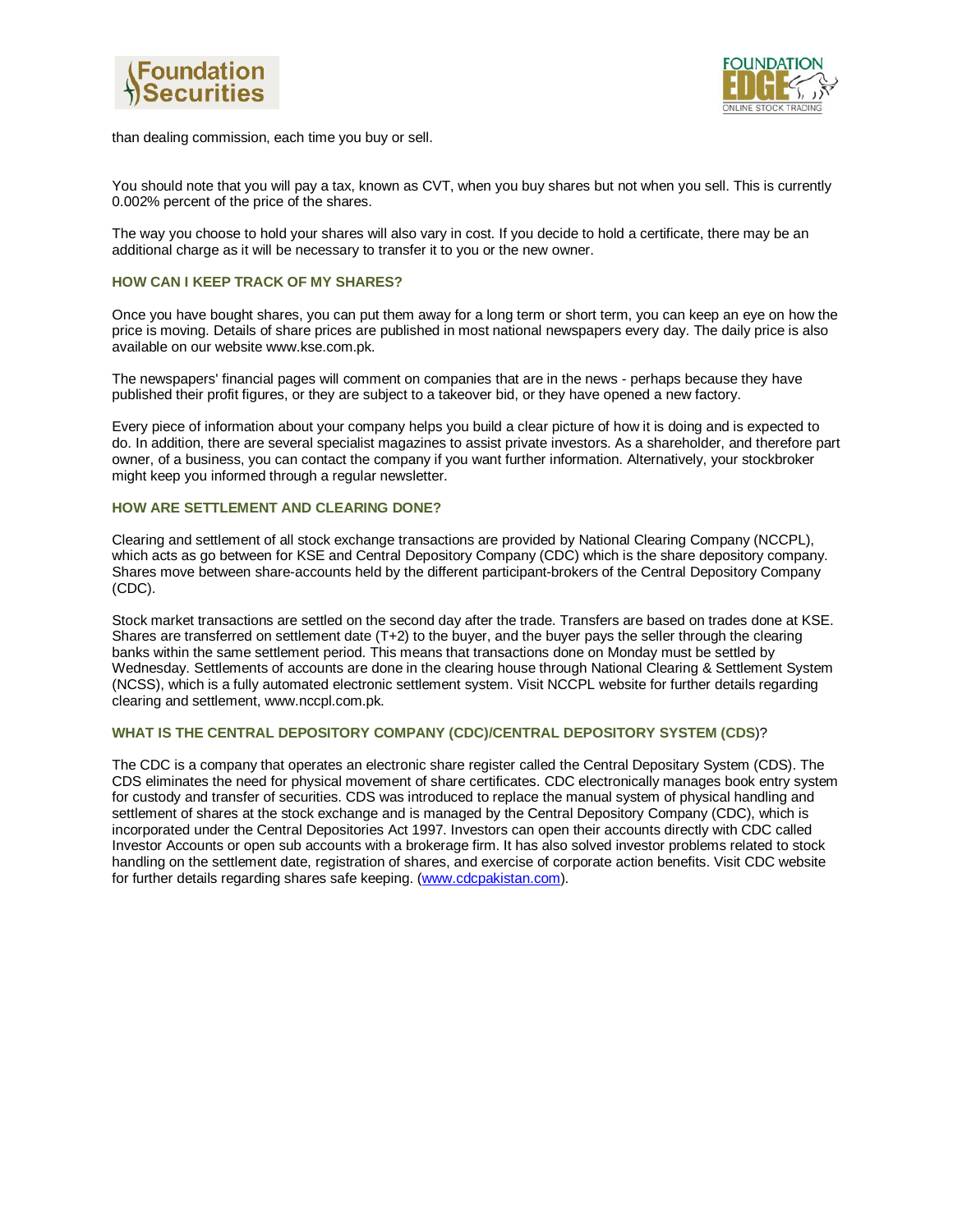



# **TAXES AND LEGAL ASPECTS**

## **INCOME TAX**

When you receive your dividend cheque, income tax has already been deducted by the company at basic rate. Basicrate taxpayers have nothing more to pay.

Higher-rate taxpayers have to pay the difference between basic and higher rate at the end of the tax year. Non-taxpayers can reclaim the tax deducted through their local tax office. **CAPITAL GAIN TAX**

You make a capital gain when you sell shares at a higher price than you are paid. If you sell at a lower price, you make a loss.

There is no Capital Gain Tax in Pakistan at present.

Tax is a very complex subject - you should always speak to a properly qualified tax adviser to make sure you have a complete picture of the tax rules.

# **WHO IS INELIGIBLE TO OPEN A TRADING ACCOUNT?**

Upon discovering that an investor fits any of the descriptions below, the stockbroker should refuse to accept his or her application to open an account, or refuse to take orders from such customer to buy, sell or subscribe securities:

•Minors who do not have the authorization of their legal guardian •Personnel or employees of the authorities in charge of securities matters and regulators •Person is declared bankrupt and rights have not been reinstated •A person's opening an account that cannot supply proof of his identity •Securities dealer who have not been approved by the competent authority. DISPUTE RESOLUTIONS:

## **HOW DOES THE CLIENT KNOW IF HE/SHE HAS A CASE AGAINST STOCK EXCHANGE MEMBER?**

Just because the client has lost money while dealing in securities doesn't mean that he/she has a case against the member. The financial markets have always gone through periodic down turns and upturns and these fluctuations are not always the fault of member. However, it is the responsibility of a member to invest money according to the client's instructions. There are certain malpractices against which a client can lodge a complaint such as:

•Unauthorized trading (Sale/Purchase) •Unauthorized transfer/movement of shares •Non-supply of statements of account •Non-supply of trade confirmations within 24 hours •Overcharged commission •Failure to execute investors' instructions/orders •Suspension of payment

•Non-Delivery of securities.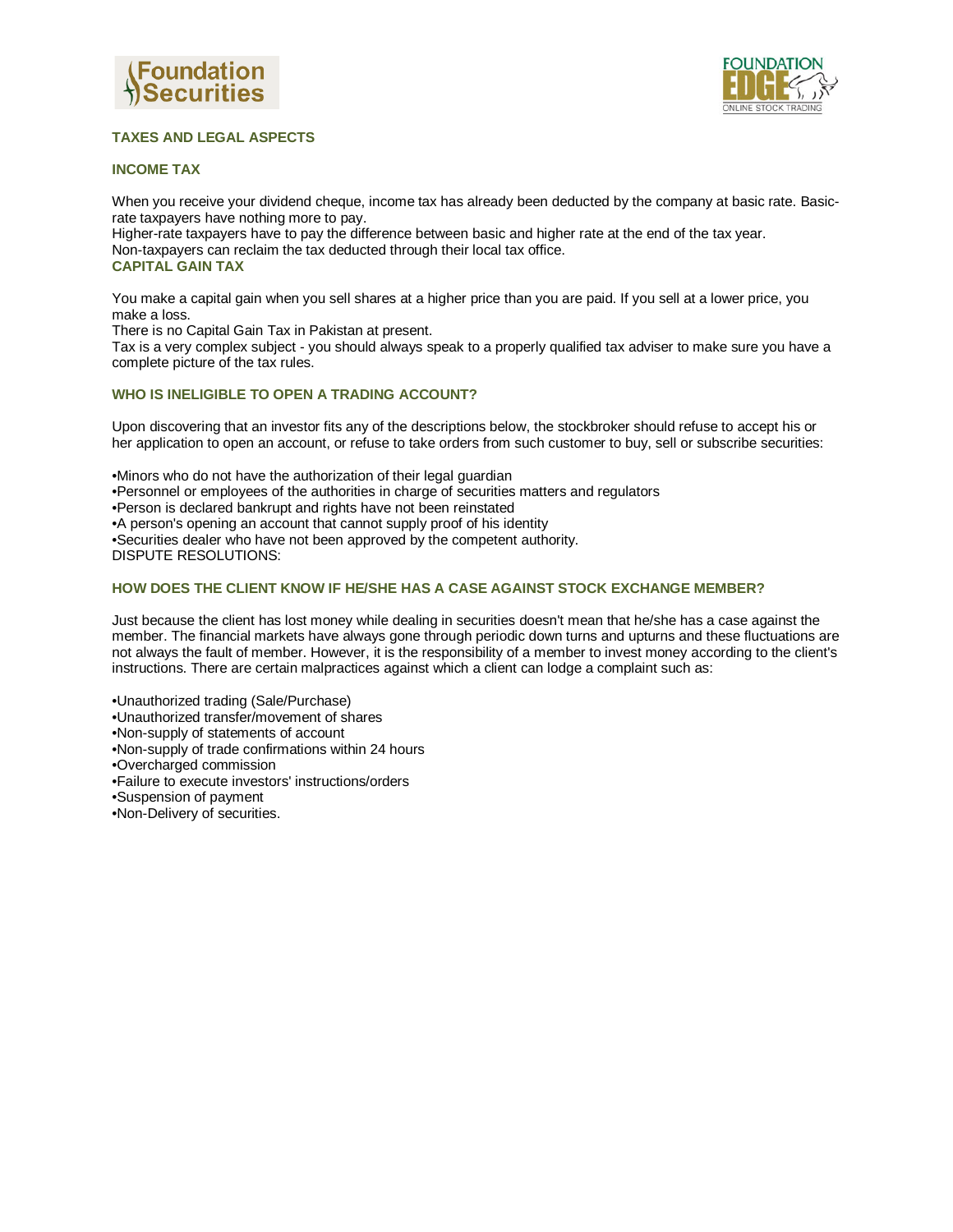



# **WHAT ARE THE DIFFERENT WAYS TO HANDLE A PROBLEM WITH STOCK EXCHANGE MEMBER?**

## **1. AMICABLE SETTLEMENT:**

Although the client has the recourse to approach the relevant stock exchange, SECP or the Courts for lodging complaint, it is strongly advised that the complaint/problem should first be taken up directly with the member. This will not only save the time consumed in correspondence and procedures but will also preserve the trust and confidence.

## **2. ARBITRATION COMMITTEES OF STOCK EXCHANGES:**

The client also has the alternative of taking up his/her complaint with the management of the concerned stock exchange. All the stock exchanges have their own Arbitration Committees that look into the grievances/disputes between the Investor and the Members.

#### **3. SECP:**

The client can also lodge his/her complaint with the Vigilance Cell which has been setup at SECP to ensure that grievances/complaints of the general public are heard and redressed, in a quick and efficient manner. All the complaints received by the Vigilance Cell against Stock Exchange members are forwarded to the Investor Complaint Wing ("ICW") of the Securities Market Division ("SMD") for further processing. However, SECP is not empowered to force the member for compensation/damages.

## **4. CIVIL COURTS:**

The client can also file his/her complaint with the Civil Courts.

#### **WHAT ARE DIFFERENT FORUMS AVAILABLE FOR PURSUING A CLAIM AGAINST STOCK EXCHANGE?**

There are three forums available for pursuing claims against Stock Exchange members:

#### **1. ARBITRATION COMMITTEES OF STOCK EXCHANGES:**

The Stock Exchanges are Self-Regulatory Organizations (SROs) empowered to take cognizance of complaints against the members under the approved Rules and Regulations. All the Stock Exchanges have their own Arbitration Committees that look into the grievances/disputes between investor and members. Arbitration Committees after perusing the documents and providing the parties an opportunity of being heard pass an Arbitration Award in accordance with the relevant Rules and Regulations of the Exchange.

## **2. SECP:**

The SECP has established a Vigilance Cell which is responsible for ensuring that grievances/complaints of the general public are heard and redressed, in a quick and efficient manner. The client can file his/her complaint with the Vigilance Cell against Stock Exchange members on the prescribed Complaint Registration Form ("CRF") which is available, free of cost in the offices of Stock Exchanges and the Commission including the Company Registration offices ("CROs"). CRF may be downloaded from the official website of SECP:

http://www.secp.gov.pk/ComplaintForm1.htm. The ICW after perusing the documents and giving the parties an opportunity of being heard passes an Order according to the relevant Rules and Regulations. Any party dissatisfied with the Order can file an appeal before the Appellate Bench of the Commission within thirty days from the date of issue of such Order under Section 33 of the SECP Act, 1997.

## **3. CIVIL COURTS:**

The client can also file his/her complaint with the Civil or Criminal Court. However this forum is more appropriate for claiming compensation or damages.